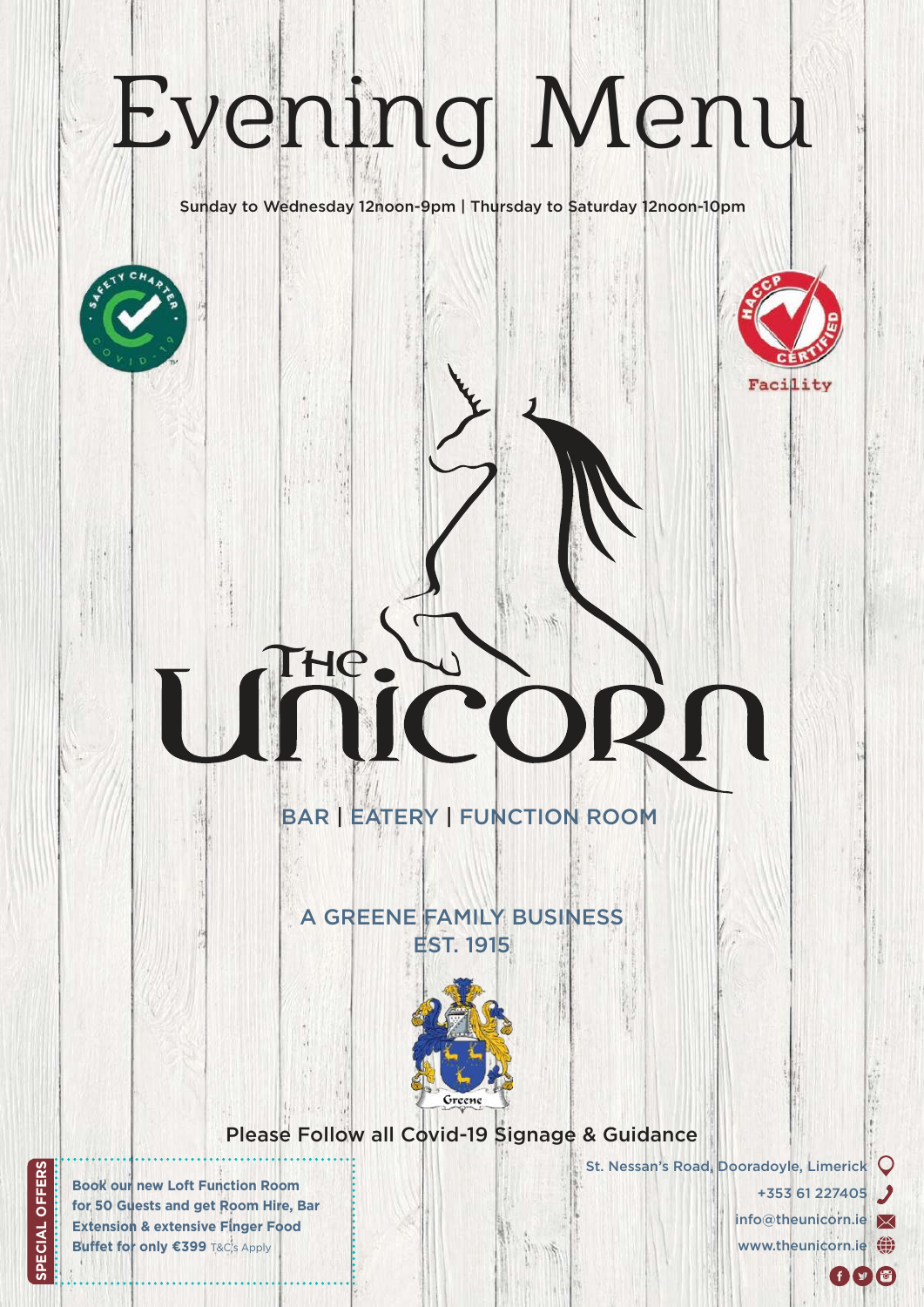# BITES

| <b>HAM, CHICKEN &amp; MUSHROOM VOL-AU-VENT</b>                                                         | <b>STARTER £7.50</b>        |
|--------------------------------------------------------------------------------------------------------|-----------------------------|
| Savoury Puff Pastry Case, Filled with Limerick,                                                        | <b>MAIN €13.95</b>          |
| Ham, Diced Chicken and Mushrooms. All bound in a<br>White Wine & Cream Sauce. (Main served with House  |                             |
| Fries or Creamed Potato & Market Vegetables). 1, 3, 7, 12                                              |                             |
| <b>GARLIC MUSHROOMS (V)</b>                                                                            | €6.50                       |
| Breaded And Deep Fried Mushrooms Served With A                                                         |                             |
| Garlic Mayonnaise Dip. 1, 3, 7, 10                                                                     |                             |
| <b>HOMEMADE SOUP OF THE DAY</b>                                                                        | €4.95                       |
| Please ask server.                                                                                     |                             |
| <b>GOLDEN CRUMBED SCAMPI</b>                                                                           | STARTER £7.50               |
| Served with a salad garnish                                                                            | <b>MAIN €15.95</b>          |
| (Main Course served with House Fries). 1, 2, 3, 7, 10                                                  |                             |
| THE CLASSIC CAESAR SALAD                                                                               | <b>STARTER €7.50</b>        |
| Chicken, Bacon, Cos Lettuce,                                                                           | <b>MAIN €13.95</b>          |
| Caesar Dressing, Croutons & Parmesan Shavings 1,7,10                                                   |                             |
| <b>1KG OF UNICORN 4 STYLE WITH 1</b>                                                                   | €16.95                      |
| <b>CHICKEN WINGS (SERVES TWO)</b>                                                                      |                             |
| Tossed in a choice of the following sauce BBQ, franks                                                  |                             |
| hot sauce, sriracha or sweet chilli. Served with a Blue<br>Cheese Dip. 10, 11                          |                             |
|                                                                                                        |                             |
| <b>ROAD HOUSE SPICY BEEF NACHOS</b>                                                                    | <b>STARTER £8.95</b>        |
| Warm tortilla chips with chilli beef,                                                                  | <b>SHARING PLATE €15.95</b> |
| salsa, crème fraîche, guacamole &<br>melted cheddar cheese, topped with                                |                             |
| Jalapeños, fresh chilli and scallions. 1,7                                                             |                             |
|                                                                                                        |                             |
| LOADED CHICKEN GOUJONS NACHOS<br>NEV                                                                   | <b>STARTER £8.95</b>        |
| Warm tortilla chips, Diced                                                                             | <b>SHARING PLATE £15.95</b> |
| Southern fried chicken, salsa, crème                                                                   |                             |
| fraîche, guacamole & melted cheddar cheese,                                                            |                             |
| topped with Jalapeños, fresh chilli and scallions. 1,7                                                 |                             |
| UNICORN 4 STYLE CHICKEN WINGS                                                                          | €8.95                       |
| Tossed in a choice of the following sauce                                                              |                             |
| BBQ, franks hot sauce, sriracha or sweet chilli.                                                       |                             |
| Served with a Blue Cheese Dip. 10, 11                                                                  |                             |
|                                                                                                        |                             |
| PIL PIL PRAWNS GARLIC & CHILLI OIL                                                                     | <b>STARTER £9.95</b>        |
| Served with Sourdough Bread. 1,2                                                                       | <b>MAIN €17.95</b>          |
|                                                                                                        |                             |
| SOUTHERN FRIED CHICKEN GOUJONS                                                                         | STARTER £7.95               |
| Tender strips of Chicken coated in Southern<br>Fried Spices. Choose one dip. Choose from Sweet Chilli, | <b>MAIN €13.95</b>          |
| Pepper Sauce, Garlic Aioli, Sriracha, BBQ or Tikka Main                                                |                             |
| served with Salad Garnish & House Fries. 1, 6, 9, 10                                                   |                             |

# BLAZING BASKETS

### **Mix of 1 €10, Mix of 2 €12, Mix of 3 €14, Mix of 4 €16**  All served with Chips and 2 dips of your choice Choose from Cocktail Sausages, Chicken Goujons, Onion Rings, Chicken Wings. Choose from Dips, BBQ, Garlic, Sweet Chilli, Salsa, Sriracha, Blue Cheese and Jalapeño Cheese. Extra Dips €1. **GARLIC 6, BLUE CHEESE 10 COMBOS WINGS & CHIPS**  $\overline{12.95}$ Large Portion of Wings and House Fries, Wings tossed in a choice of the following sauce: BBQ, franks hot sauce, sriracha or sweet chilli. **KILLER COMBO FOR 2 EXECUTE:** COMBO FOR 2 **6 FOR 2 6 FOR 5 FOR 495** Portion of Wings, a House Cheeseburger (split to share) and House Fries. Wings tossed in a choice of the following sauce: BBQ, franks hot sauce, sriracha or sweet chilli. **<sup>1</sup> The Ultimate Combo (Sharing combo for 2) €20.95** House Cheeseburger (split to share), Onion Rings, Chips and Wings tossed in a choice of the following sauce: BBQ, franks hot sauce, sriracha or sweet chilli. **1, 10 Add any Milkshake for just €4.00 to any Combo <sup>10</sup>** LOADED FRIES TACO FRIES SMALL/BIG €6.95/€12.95 Chilli Beef, Cheese, Garlic Aioli, Fresh Chillies & scallions. **7, 10 TRAIN WRECK SMALL/BIG €6.95/€12.95** Chilli Beef, Diced Bacon, Garlic Mayo, Cheese, Jalapenos, Fresh Chillies & scallions. **7, 10 MEXICAN SMALL/BIG €6.95/€12.95** Southern Fried Chicken Pieces, Garlic Aioli, Cheese, Jalapenos, Fresh Chillies & scallions. **7, 10** LOUISIANA **strate SMALL/BIG €6.95/€12.95** Southern Fried Chicken Pieces Topped With Franks Hot Sauce, Cheese, Garlic Aioli, Jalapenos, Fresh Chillies & scallions. **7, 10** BACON CHEESY FRIES **SMALL/BIG €6.95/€12.95** House Fries topped with Melted Cheddar Cheese with Bacon Bits. **<sup>10</sup> COWBOY FRIES SMALL/BIG €6.95/€12.95** House Fries with Diced Bacon & Chicken and drizzled with a creamy pepper sauce. **1, 6, 9, 10, 12 Add any Milkshake for jus**t €4.95 **to any Loaded**

**ALLERGENS LIST** 

**Fries**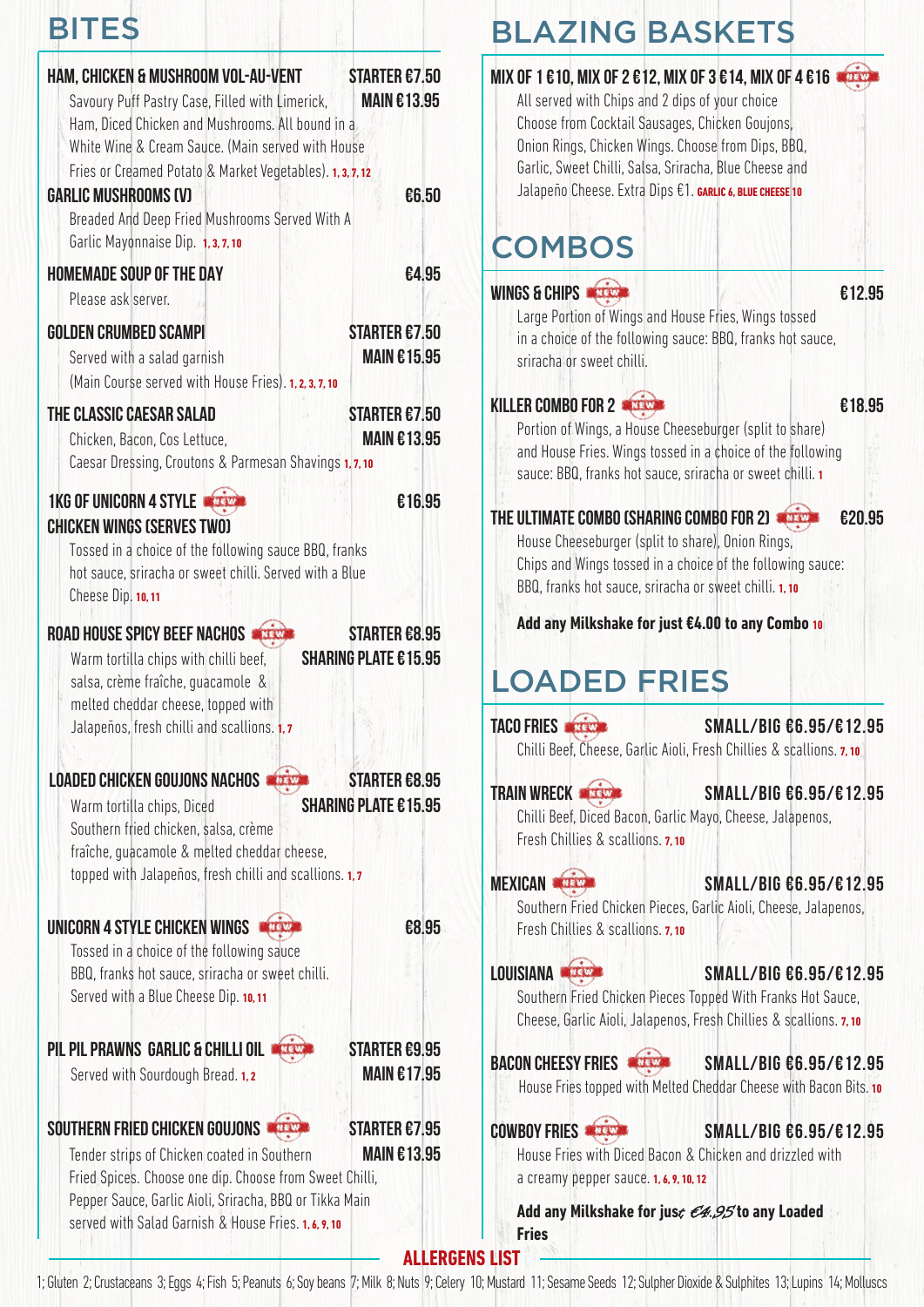### PLATES

| All our main courses, unless otherwise stated are served with a choice of<br>house fries, salad or creamed potatoes & market vegetables.                                                                                                                                                                                                                                 |        |
|--------------------------------------------------------------------------------------------------------------------------------------------------------------------------------------------------------------------------------------------------------------------------------------------------------------------------------------------------------------------------|--------|
| UNICORN FISH & CHIPS<br>Fillet of Fresh Cod Coated in our Special Craft Beer Batter and Served<br>with Mushy Peas, Lemon Wedge & House Fries. 1, 4                                                                                                                                                                                                                       | €13.95 |
| <b>BRAISED BEEF SHORT RIB</b><br>Slowly Cooked for 6 Hours into fall off<br>the Bone, Served on a Bed of Creamed<br>Potato, Root Winter Vegetables & a Pan<br>Gravy. 9,12                                                                                                                                                                                                | €17.95 |
| <b>GRILLED FILLET OF PLAICE</b><br>Grilled Fillet of Plaice cooked in a<br>Garlic & Herb Butter. Served with<br>Creamed Potato, Market<br>Vegetables & Lemon Wedge. 1, 4, 12                                                                                                                                                                                             | €15.95 |
| <b>HOMEMADE OVEN BAKED BEEF LASAGNA</b><br>Rich Minced Beef Bolognese, Layered with Pasta<br>Sheets & Béchamel Sauce and topped with Red<br>Cheddar Cheese. Served with House Fries & House<br>Slaw Garnish. 1.7                                                                                                                                                         | €13.95 |
| <b>TRADITIONAL CHEF'S ROAST</b><br>Please ask server. 1, 7, 10                                                                                                                                                                                                                                                                                                           | €13.95 |
| UNICORN COWBOY STYLE FAJITAS<br>NEW<br>Mixture of Mediterranean & Irish Vegetables infused<br>with Mexican Spices, Served with Warm Tortillas, Sour<br>Cream, Guacamole, Salsa & House Fries. All served on<br>a sizzling platter. Add Grated Cheese €1. 1, 6, 9, 10<br><b>CHICKEN €13.95</b><br><b>BEEF €14.95</b><br><b>VEGETARIAN €13.50</b><br><b>PRAWN €15.95 2</b> |        |
| <b>SOUTHERN FRIED CHICKEN</b><br>Fillet of Irish chicken coated in southern fried spices,<br>served with a choice of house gravy, pepper sauce or<br>garlic and herb butter.                                                                                                                                                                                             | €13.95 |
| <b>CHILLI BOWL 1/2 &amp; 1/2   </b><br>NEW<br>Lean Chilli Beef topped with shredded red cheddar<br>cheese, jalapenos and fresh chillies and scallions,<br>served with basmati Rice & Chips.                                                                                                                                                                              | €13.95 |
| SPAGHETTI CARBONARA<br>Bacon, Garlic & Parmesan Cheese in a Creamy Sauce.<br>Add Chicken €2 Extra. 1,7                                                                                                                                                                                                                                                                   | €13.95 |
| <b>SLOPPY JOE BURGER</b><br>8oz Angus Beef Burger, topped with chilli beef, garlic<br>mayo, melted red cheddar & jalapenos. Served on a<br>dressed brioche bun with House Salad& Chips. 1, 3, 7, 10                                                                                                                                                                      | €14.95 |

#### **Quality House Steaks**

All our steaks are 100% Irish and are hand selected and dry aged for 28 days for extra freshness and quality. All Steaks Served with Salad Garnish & Choice of Pepper Sauce, Pan Gravy or Garlic & Herb Butter. Served with House Fries or Creamed Potato & Market Vegetables.

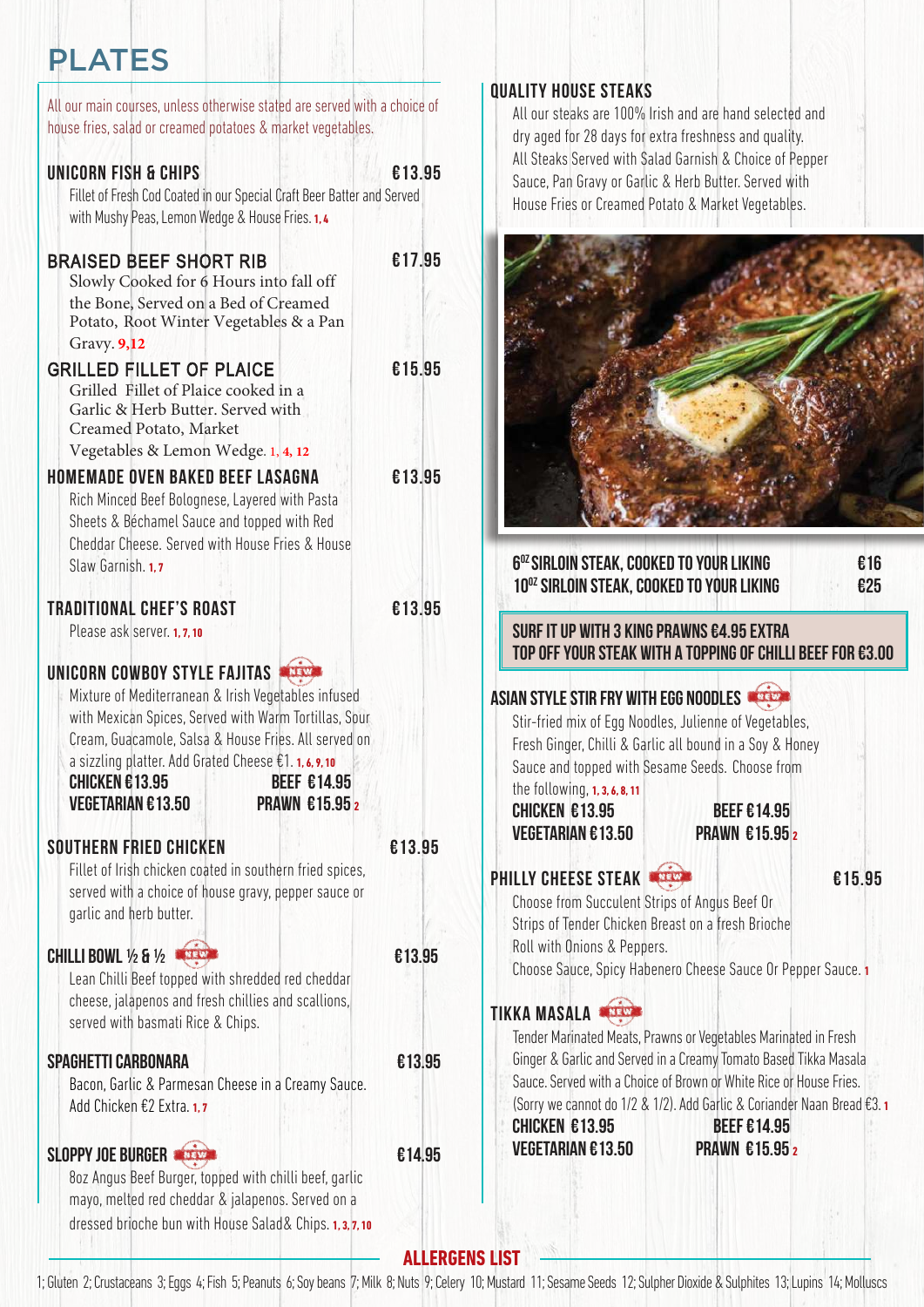# QUALITY BURGERS... BUILT YOUR WAY

#### **BUILD YOUR BURGER, YOUR WAY IN four STEPS**

All our burgers are made with prime quality Irish meats, seasoned & cooked well done fresh to order on our grill. All burgers come standard with rocket, cheese, beef tomato & house fries. Served on a Brioche Bun or Gluten Free Bun. **1, 3, 11**



### **Choose your meats 200g**

| IRISH STEAK MINCE             | €13.95 |
|-------------------------------|--------|
| SOUTHERN FRIED CHICKEN BREAST | €14.95 |
| 1.6.9.10                      |        |

### **Choose your cheese**

#### (CHOOSE ONE) **<sup>7</sup>**

- **Red cheddar cheese**
- **Blue cheese**
- **Mozzarella cheese**
- **Parmesan cheese (low in fat)**

### **Choose your Sauces**

#### (CHOOSE ONE)

- **Garlic aioli 3, 10**
- **Sweet chilli**
- **Jalapeno cheesy mayonnaise <sup>3</sup>**
- **Sriracha**
- **Tikka 3, 10**
- **BBQ**

### **Choose your extras all €2.00**

- **Fried egg**
- **Crispy onions <sup>1</sup>**
- **Sautéed onions**
- **Sautéed mushrooms**
- **Grilled back bacon**
- **Chilli Beef**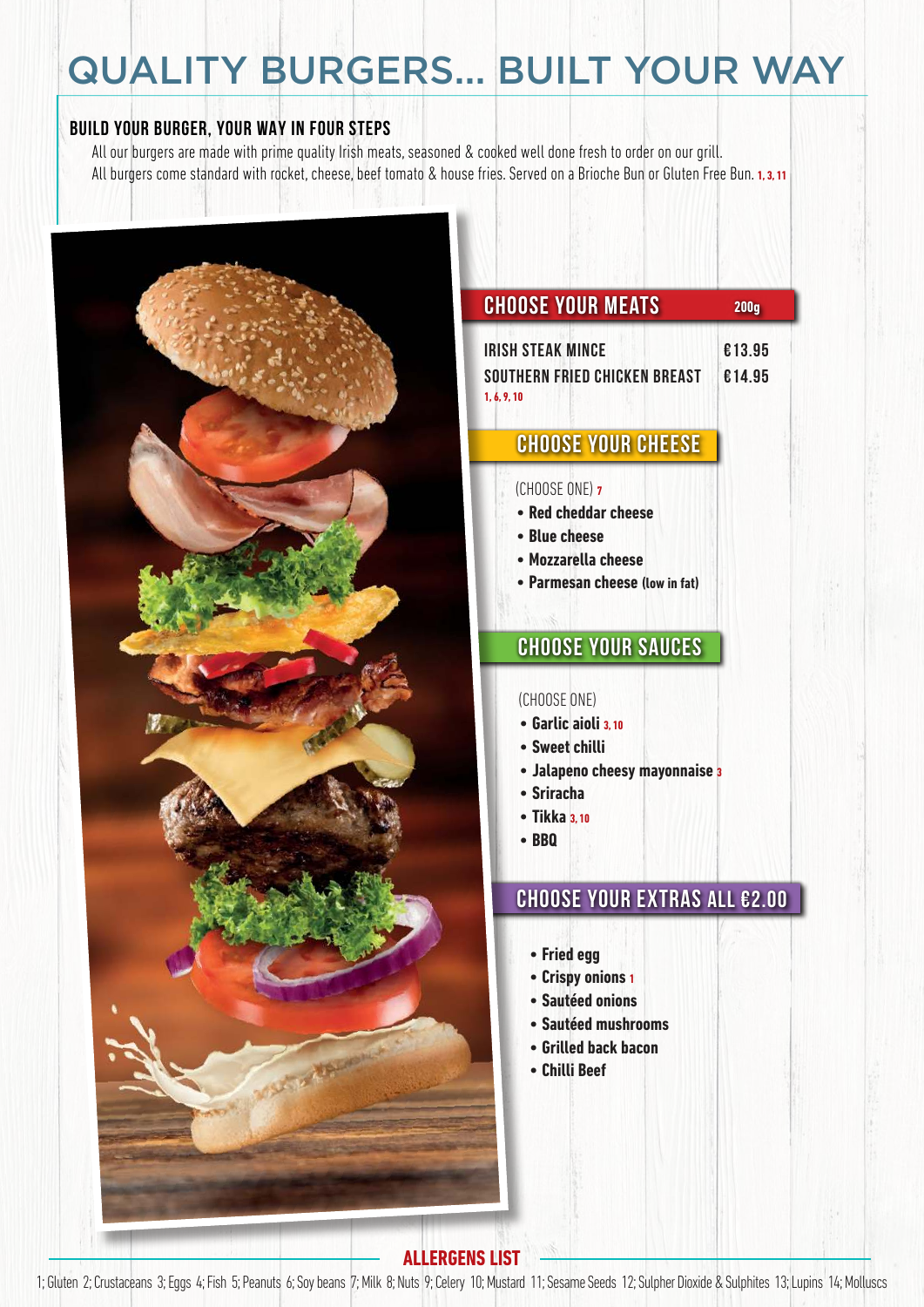# UNICORN PIZZA KITCHEN

**All our Pizza Dough is made daily In-House for extra freshness** using Agugiaro Flour 00 (Napoletana 310 w) and matured for 48 hours.

All our Pizzas come standard with our homemade San Marzano Tomato, Basil sauce and Fiordilatte Mozzarella.

### PIZZAS **1, 7**

பு

| <b>HOUSE MARGHERITA</b><br>Fresh tomato sauce, mozzarella, parmesan<br>cheese.                                         | €11.95     |
|------------------------------------------------------------------------------------------------------------------------|------------|
| <b>DIAVOLA</b><br>Fresh tomato sauce, mozzarella & spicy<br>Pepperoni.                                                 | €12.95     |
| <b>VALTELLINA</b><br>Fresh tomato sauce, mozzarella, rocket,<br>pepperoni & Parmesan Shavings.                         | €13.50     |
| <b>PIZZA DOORADOYLE</b><br>Fresh tomato, mozzarella, limerick Ham &<br>mushrooms                                       | €13.50     |
| <b>LOS POLLOS UNICORNIO</b><br>Fresh tomato, mozzarella, torn chicken, red<br>onion, peppers & chilli flakes.          | €13.95     |
| <b>THE MEXICAN</b><br>Tomato, mozzarella & prime Irish beef chilli<br>con carne                                        | €14.50     |
| sauce and Parmesan on top (outside)<br><b>EXTRA TOPPINGS</b>                                                           | €1.50 EACH |
| Pepperoni, mozzarella cheese, torn chicken,<br>peppers, red onion, mushrooms, ham,<br>Parmesan cheese & Rocket Garnish |            |

# STARTERS 1,7

| <b>GARLIC BREAD</b>                   | £5.50 |
|---------------------------------------|-------|
| Grill marked sourdough bread with our |       |
| Homemade Garlic & Herb Butter         |       |
| <b>GARLIC &amp; MOZZARELLA BREAD</b>  | €7.00 |
| Grill marked sourdough bread with our |       |
| homemade Garlic & Herb Butter and our |       |
| Fiordilatte Mozzarella                |       |

ŀբ

石